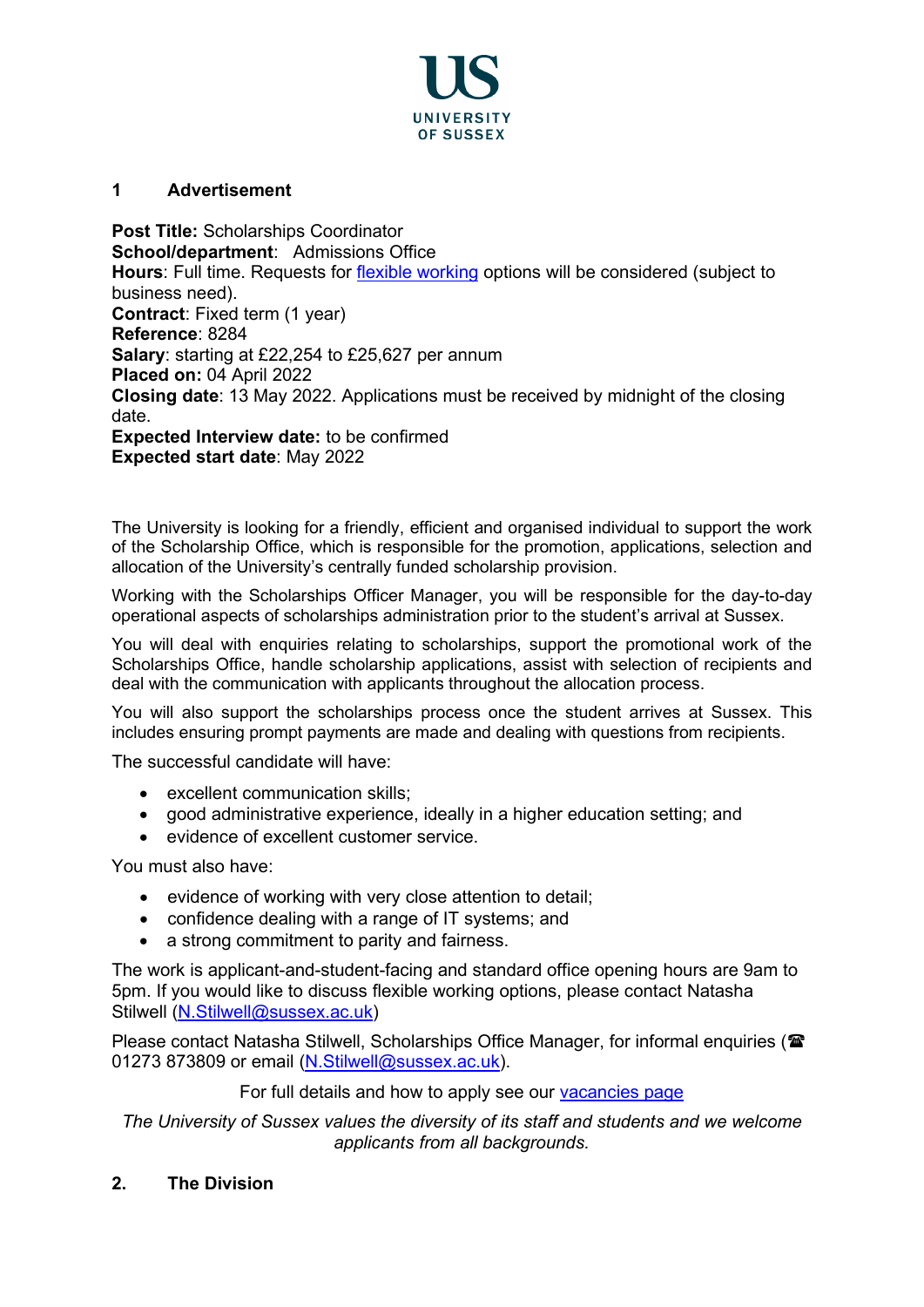The Scholarships team are based within the wider Admissions Office. The Admissions Office is part of the division of Communications, Marketing and Advancement within Professional Services.

Within the division, the Admissions Office is responsible for processing Undergraduate, Postgraduate Taught and Postgraduate Research applications. The Office also has a small scholarships team (of two), who work closely with other Admissions staff to manage the promotion, selection and awarding of the University's central scholarship provision (worth over £3 million)

The Admissions Office comprises 33 staff. There are 16 staff in Undergraduate Admissions and 14 staff in Postgraduate Admissions, in addition to the 2 staff in the Scholarships Office.

The Head of the Admissions Office oversees the work of Undergraduate and Postgraduate Taught Admissions and the Scholarships team.

## **3. Job Description**

Job Description for the post of: **Scholarships Coordinator**

|                 | <b>Department:</b> Admissions Office      |
|-----------------|-------------------------------------------|
| <b>Section:</b> | Communications, Marketing and Advancement |
| Location:       | <b>Sussex House</b>                       |
| Grade:          | Four                                      |

**Responsible to:** Scholarships Office Manager

# **Job Purpose:**

The Scholarships Coordinator will provide the day-to-day administrative support for work of the Scholarships Office, dealing with matters relating to the centrally administered scholarships from promotion and enquiry-handling, through application and allocation to award. The Scholarships Coordinator will deal with communication with scholarship applicants, support scholars in their applications, undertake selection against defined criteria, communicate outcomes and ensure systems are maintained to enable the payment of scholarships. The role holder will handle telephone and email enquiries, as well as the on-going communication with applicants to ensure the best possible conversion from award to arrival.

### **Key responsibilities:**

- 1. To provide administrative support to the Scholarships Office Manager to ensure the effective promotion and allocation of centrally administered scholarships.
- 2. To handle enquiries relating to scholarships from a range of stakeholders (for example, students and applicants, agents, parents, admissions tutors, colleagues in other professional services). To use these enquiries to inform the content of our promotional materials and to provide feedback to the Scholarships Office Manager on enhancements which could be made to published information.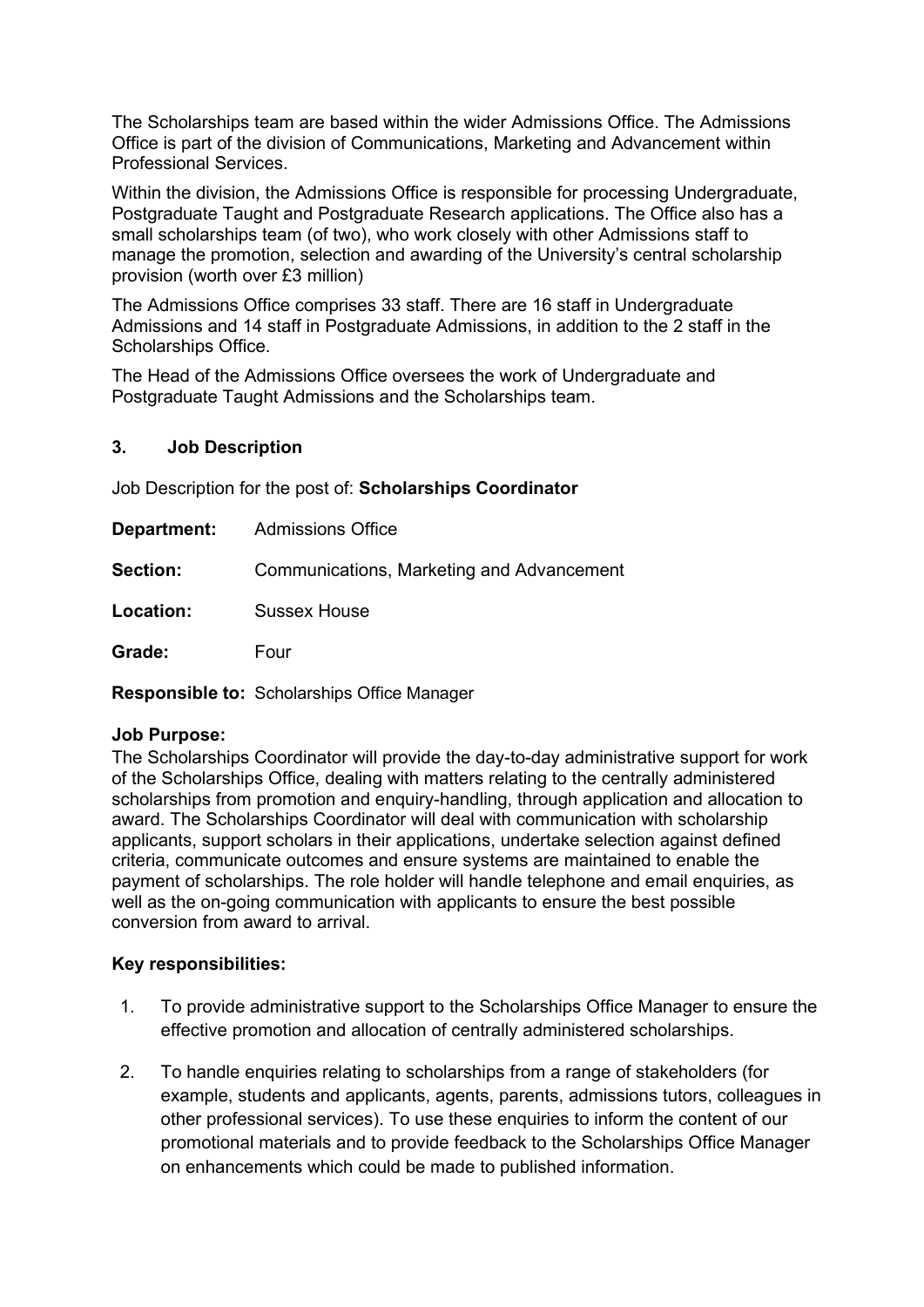- 3. To support students in their applications for relevant scholarships and to undertake initial checks when applications are received, including acknowledgment of the application.
- 4. To work closely with the Scholarships Office Manager to ensure processes are in place for the accurate, timely and fair selection of applications. For certain scholarships, this includes organising selection panels and providing administrative supportive for those panels.
- 5. For relevant scholarships, to undertake the assessment of the scholarship application against defined criteria, decide on the allocation and notify students of the outcomes.
- 6. To monitor scholarship applications throughout the cycle, ensuring accurate information is held on the database relating to the scholarship applications, obtaining necessary follow up information, and maintaining good communication with applicants throughout the allocation process. This includes chasing up applicants to confirm acceptance of scholarships and working to ensure the best possible conversion from award to arrival.
- 7. To ensure all information is in place in a timely manner to enable the payment of the scholarship and to work closely with the Student Accounts team in the ensuring awards are paid.
- 8. To have oversight of current students in receipt of scholarships, to ensure payments are made accurately, and to communicate with them in relation to any ongoing responsibilities or opportunities.
- 9. To assist, as required, at promotional events (such as Open Days and webinars) in providing advice and guidance around centrally administered scholarships.

This Job Description sets out current duties of the post that may vary from time to time without changing the general character of the post or the level of responsibility entailed